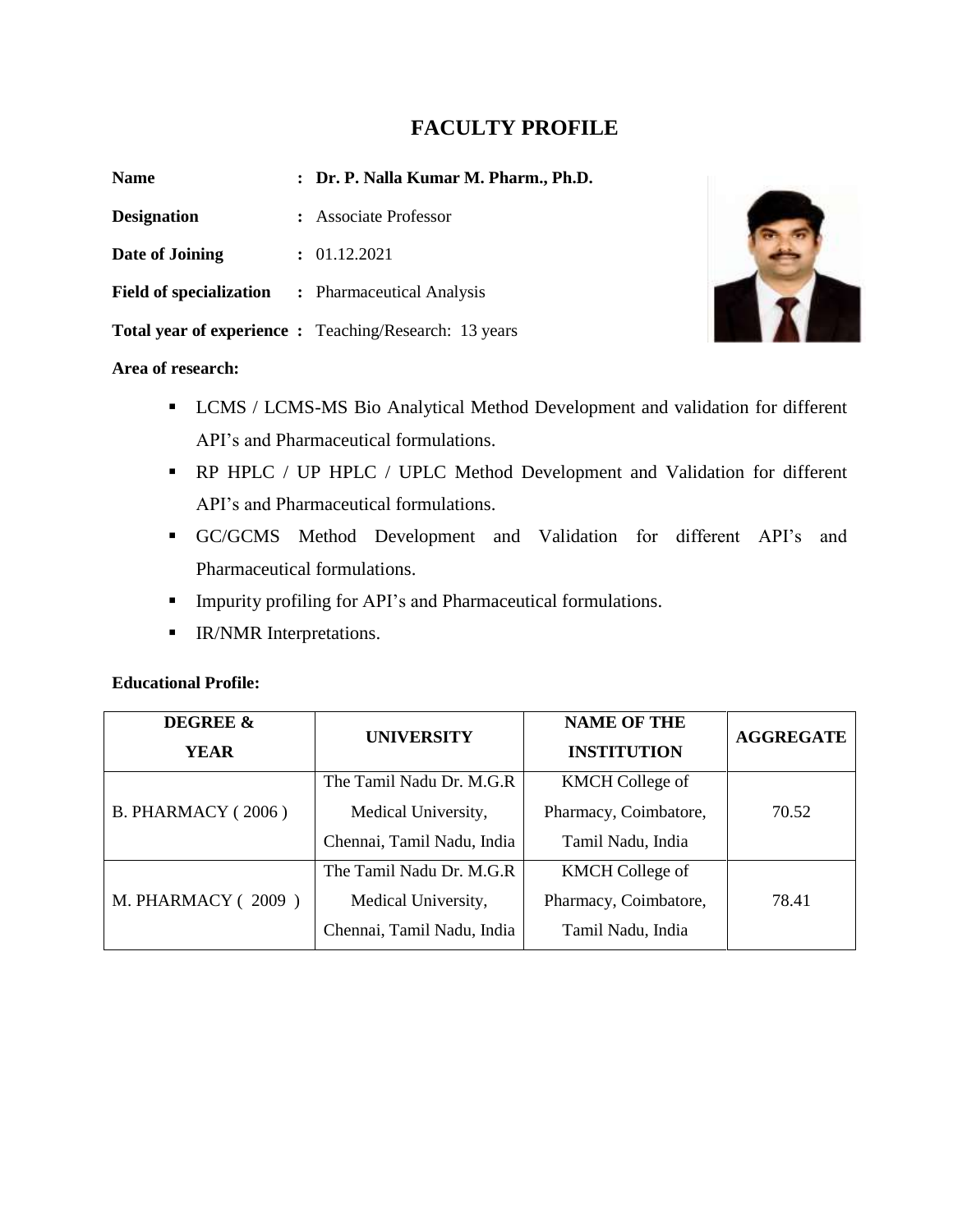|                |                                 | <b>Center for Pharmaceutical</b> |         |
|----------------|---------------------------------|----------------------------------|---------|
| Ph. D $(2019)$ |                                 | Sciences,                        |         |
|                | Jawaharlal Nehru                | Institute of Science $\&$        |         |
|                | <b>Technological University</b> | Technology(IST),                 |         |
|                | Hyderabad, Hyderabad,           | Jawaharlal Nehru                 | Awarded |
|                | Telangana, India                | Technological                    |         |
|                |                                 | University, Hyderabad            |         |
|                |                                 | Telangana, India                 |         |
|                |                                 |                                  |         |

# **Teaching Experience:**

- 1. As a Professor at KARPAGAM **COLLEGE OF PHARMACY** (Affiliated to **The Tamil Nadu Dr. M.G.R. Medical University**) Coimbatore from 1<sup>st</sup> March -2021 to 30 November 2021.
- 2. As an Associate Professor at **SRI VENKATESHWARA COLLEGE OF PHARMACY**  (Affiliated to **Osmania University**) Madhapur, HI-TECH City, Hyderabad from 20<sup>th</sup>September -2010 to 26<sup>th</sup> February 2021.
- 3. As an Asst. Professor in **SRI KRUPA INSTITUTE OF PHARMACEUTICAL SCIENCES**  (Affiliated to Osmania University), Siddipet, Hyderabad, from 5<sup>th</sup> January -2009 to 16<sup>th</sup>September 2010.

# **Projects Guided:**

UG: 27

PG: 29

# **Symposia Attended:**

- ➢ Participated and presented poster entitled "STABILITY INDICATING RP-UPLC METHOD FOR THE ESTIMATION OF DEFERASIROX IN TABLET DOSAGE FORM "Two days UGC Sponsored National Level Conference On "Role of Nanotechnology in Herbal Medicine and Quality by Design" August 18<sup>th</sup> - 19<sup>th</sup>, 2017 Organized by Department of Pharmaceutical Analysis, Sri Venkateshwara College of Pharmacy, Madhapur, Hyderabad 500081, Telangana, India.
- ➢ Participated and presented poster entitled "Analytical method development and validation of a new UHPLC method In the estimation of Emtricitabine, Tenofovir Alafenamide and Dolutegravir in tablet dosage forms" Two days UGC Sponsored National Seminar On "EMERGING TRENDS IN PHARMACEUTICAL AND LIFE SCIENCES" held during 26<sup>th</sup> and 27<sup>th</sup> August 2017 Organized by SKU College of Pharmaceutical Sciences, Sri Krishnadevaraya University Anantapur – 515 003, A.P, India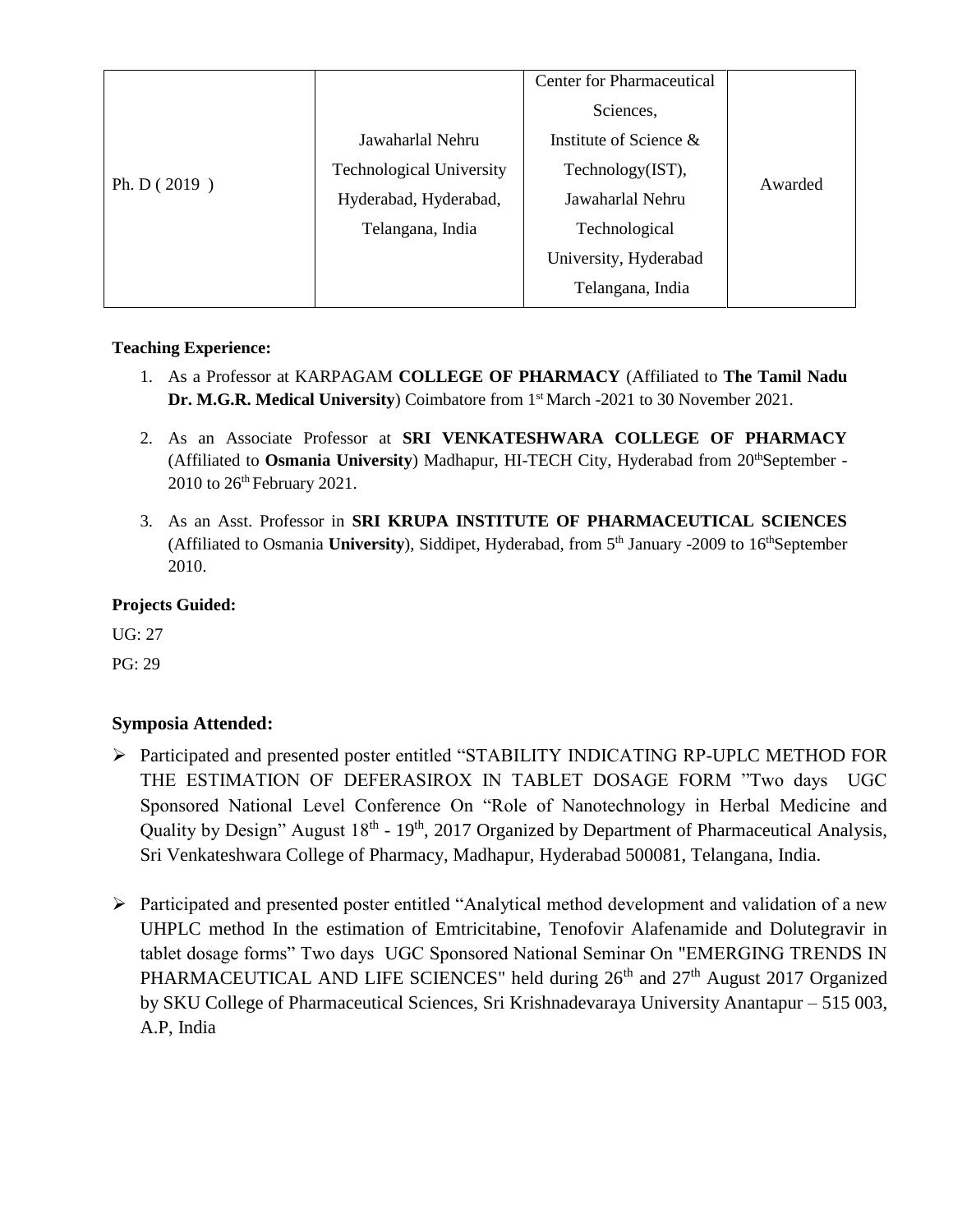- ➢ Participated and presented poster entitled RP-HPLC Method Development and Validation for the Simultaneous Estimation of Hydrocortisone and Ketoconazole in Tablets in the scientific poster session of 65th IPC held at Amity University, Noida, Delhi NCR from 20<sup>th</sup> to 22<sup>nd</sup>-December 2013.
- ➢ Participated and presented poster entitled "Bio analytical method development, Validation and Quantification of Carisoprodol by Liquid Chromatography Tandem Mass Spectrometry" in the Three Day International "Indo-American Pharmaceutical Regulatory Symposium" held on  $18<sup>th</sup>$  to 20<sup>th</sup> October 2012 at Jawaharlal Nehru Technological University Hyderabad, Kukatpally, Hyderabad-85.
- ➢ Participated in the National level seminar and workshop on "Updates on TB Control: strategies for a TB free India" organized by Sri Venkateshwara College of Pharmacy, Madhapur, Hyderabad.  $\{23^{th}\&24^{th} March-2017\}$
- ➢ Participated and presented poster entitled "Bio analytical Method Development, Validation and Quantification of Metaxalone in Rat Plasma by Liquid Chromatography Tandem Mass Spectrometry in Rat Plasma" at National level Conference on "Connecting Pharmaceutical Sciences and Knowledge Advancement " organized by Indian Association of Colleges of Pharmacy at M S Ramaiah University of Applied Sciences Bengaluru, Karnataka, India. {18<sup>th</sup> & 19<sup>th</sup> March-2017}
- ➢ Participated in the One Day-Hands on Training Workshop on (Zeta Sizer, Auto Analyzer, and HPLC) held at CPS, IST, Jawaharlal Nehru Technological University Hyderabad, Kukatpally, Hyderabad-85.  $\{25^{th}$  July 2016}
- ➢ Participated in "58th INDIAN PHARMACEUTICAL CONGRESS" Mumbai from Dec-2016.

# **Membership in Scientific and Professional Societies**

- The Society for Biotechnologists (India) SBTI (Life Member)
- **•** Member of the Association of Biotechnology and Pharmacy (MABP) (Life Member)
- **•** Indian Pharmacy Graduate Association IPGA (Life Member)
- Registered Pharmacist of Tamil Nadu Pharmacy Council, Chennai, Tamil Nadu, India.
- Association of Pharmacy Teachers of India. [APTI-Life Member)

# **Achievements/ Honours** :

❖ Received financial assistance of Rs.1, 00,000 by **Science and Engineering Research Board [SERB]-DST** under Assistance to professional bodies & seminar/symposia scheme. "*Exploring Chemistry: Electronic Structures, Computational Chemical Analysis and Chromatographic Techniques for Drug Discovery*". Oct-2019.